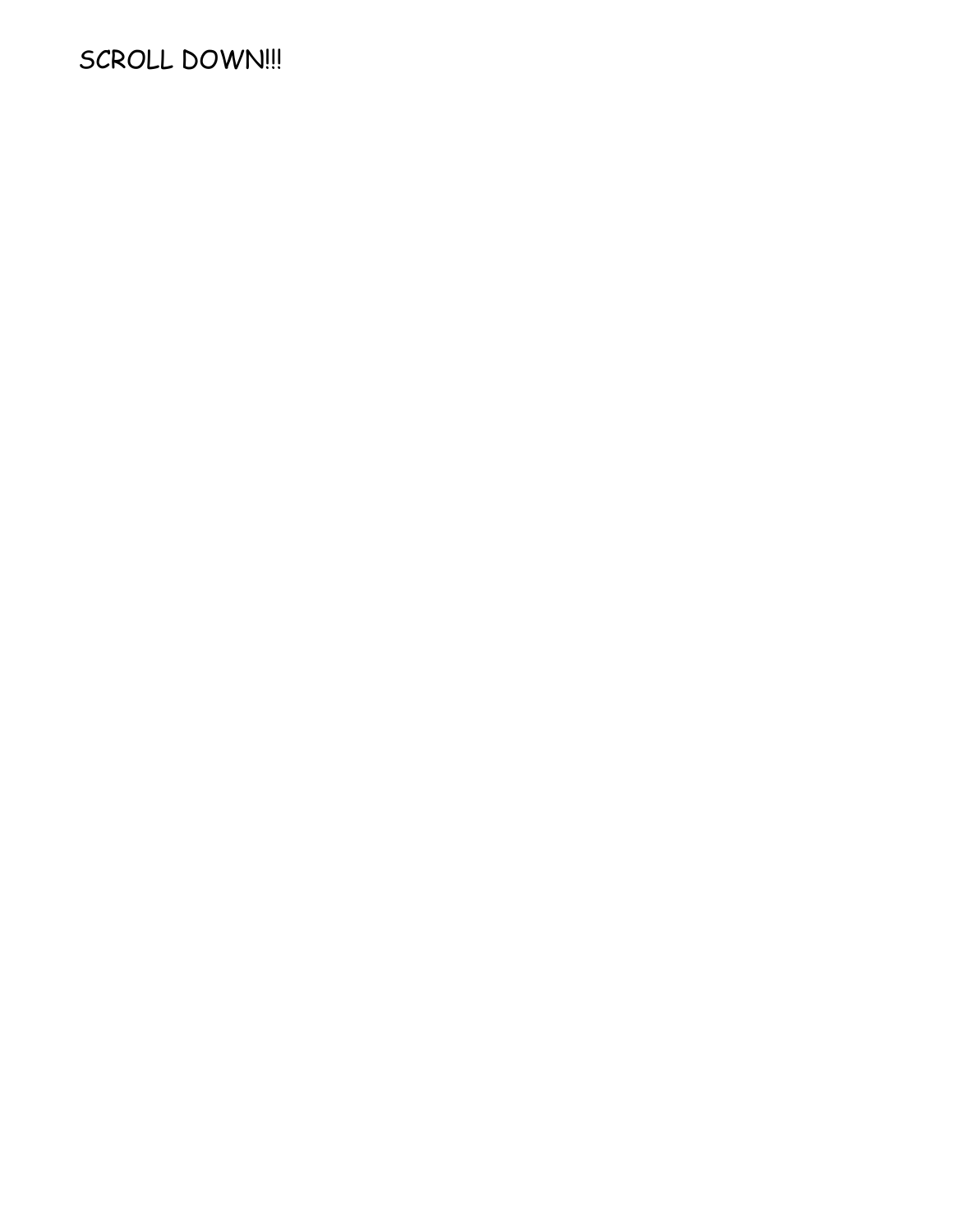Dear Kindergarten Parents,

**Welcome to Kindergarten!** We are looking forward to working with you and your child. The first day of school next year is going to be very exciting for all of us!

The motto in every classroom is **teamwork**. We will work together to help your child do his or her best!

Attached is a list of supplies your child will need. Please bring them in on the first day of school**!** Please send these items in a bag that is clearly labeled with your child's name and room number. **It is not necessary to label each item!** Also, it is a good idea to keep some materials at home for doing homework, such as pencils, crayons, scissors and glue.

If you have any questions or concerns, please contact us throughout the school year at (718) 445-2902, by writing a note, or sending us a message on Parent Square. We have an **EXCITING** year of learning ahead of us!



Sincerely, The Kindergarten Teachers